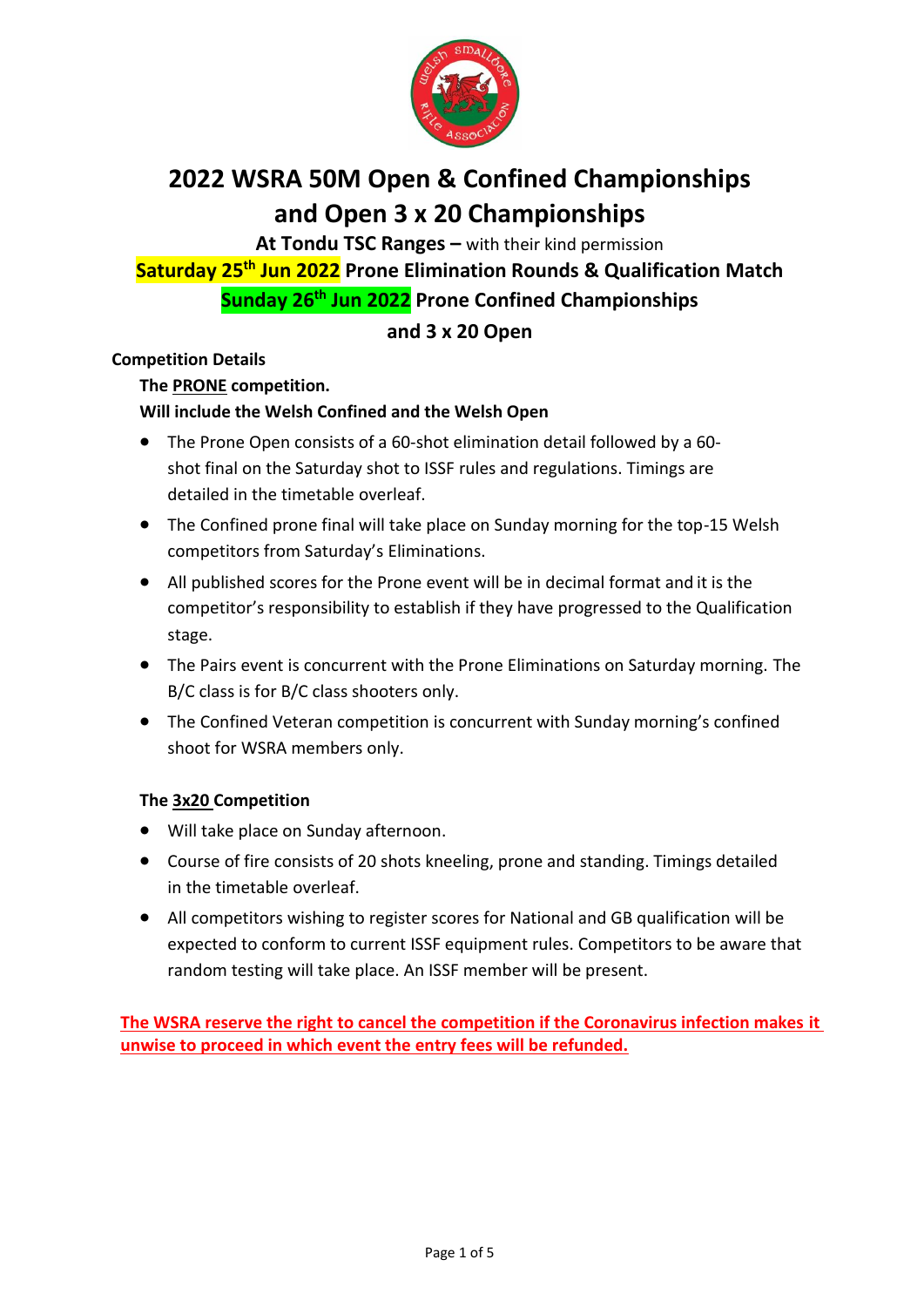| Saturday 25 <sup>th</sup> Jun | <b>Command</b>                      | <b>Time</b> |
|-------------------------------|-------------------------------------|-------------|
| <b>Prone Elimination 1</b>    | Athletes to the line                | 0930        |
|                               | Preparation and Sighting            | 0935        |
|                               | Match Shooting (50 mins)            | 0950        |
|                               | End of match                        | 1040        |
|                               |                                     |             |
| <b>Prone Elimination 2</b>    | Athletes to the line                | 1100        |
|                               | Preparation and Sighting            | 1105        |
|                               | Match Shooting (50 mins)            | 1120        |
|                               | End of match                        | 1210        |
|                               |                                     |             |
| <b>Prone Elimination 3</b>    | Athletes to the line                | 1230        |
|                               | Preparation and Sighting            | 1235        |
|                               | Match Shooting (50 mins)            | 1250        |
|                               | End of match                        | 1340        |
|                               |                                     |             |
| Prone Final (60 shots)        | Athletes to the line                | 1440        |
|                               | <b>Preparation and Sighting</b>     | 1445        |
|                               | Match Shooting (50 mins)            | 1500        |
|                               | End of match                        | 1550        |
|                               | <b>WSRA Open Prone Prize Giving</b> |             |

**Timetable**

| Sunday 26 <sup>th</sup> Jun | Command                                 | <b>Time</b> |
|-----------------------------|-----------------------------------------|-------------|
| <b>WSRA Confined Final</b>  | Athletes to the line                    | 0900        |
|                             | Preparation and Sighting                | 0905        |
|                             | Match Shooting (50 mins)                | 0920        |
|                             | End of match                            | 1010        |
|                             | <b>WSRA Confined Prone Prize Giving</b> |             |
|                             |                                         |             |
| 3x20                        | Athletes to the line                    | 1100        |
| Detail 1                    | Preparation and Sighting                | 1105        |
|                             | Match Shooting (1h30 mins)              | 1120        |
|                             | End of match                            | 1250        |
|                             |                                         |             |
| 3x20                        | Athletes to the line                    | 1310        |
| Detail 2                    | Preparation and Sighting                | 1315        |
|                             | Match Shooting (1h30 mins)              | 1330        |
|                             | End of match                            | 1500        |
|                             | <b>WSRA 3x20 Prize giving</b>           |             |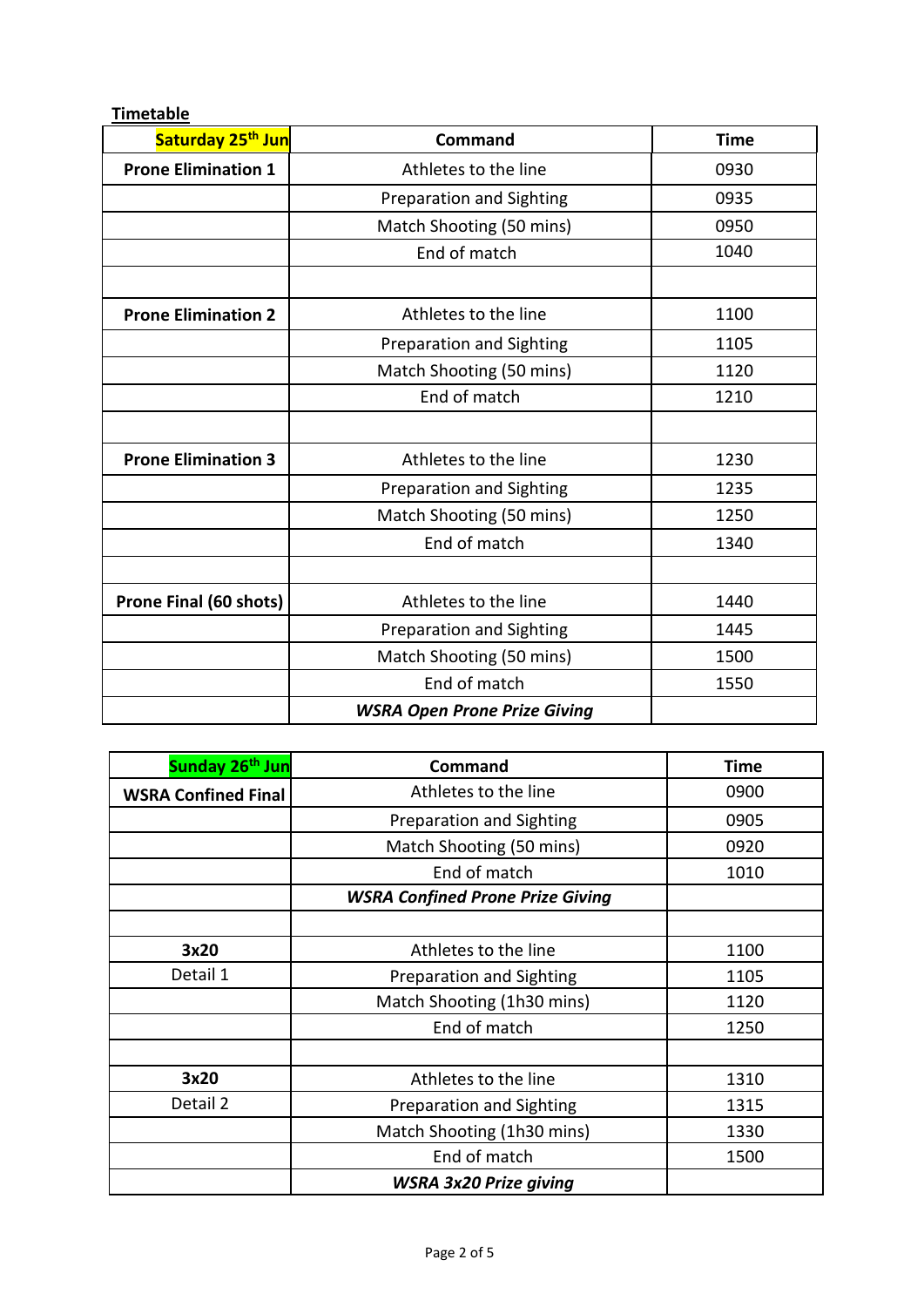## **PRIZE LIST**

|                            | $1^{ST}$ | 2 <sup>ND</sup> | 3 <sup>RD</sup> | <b>Medal</b> |
|----------------------------|----------|-----------------|-----------------|--------------|
| <b>OPEN</b>                |          |                 |                 |              |
| <b>OPEN PRONE</b>          | X        | X               | X               |              |
| <b>CLASS PRONE WINNERS</b> |          |                 |                 | 4X           |
| OPEN 3P                    | X        | X               |                 |              |
| OPEN 3P B CLASS            | X        |                 |                 |              |
| <b>OPEN PRONE JNR</b>      | x        |                 |                 |              |
| <b>OPEN 3P JNR</b>         | X        |                 |                 |              |
| <b>HIGHEST GUN SCORE</b>   | X        |                 |                 |              |
| PRONE PAIRS (Open Class)   | XX       |                 |                 |              |
| PRONE PAIRS (B/C Class)    | XX       |                 |                 |              |
|                            |          |                 |                 |              |
| <b>CONFINED - PRONE</b>    |          |                 |                 |              |
| <b>50M CHAMPION</b>        | X        | X               |                 |              |
| <b>VETERAN</b>             | X        |                 |                 |              |
| <b>JUNIOR</b>              | X        |                 |                 |              |
| PRONE X CLASS              | X        | X               |                 |              |
| PRONE A CLASS              | X        | X               |                 |              |
| PRONE B CLASS              | X        | X               |                 |              |
| PRONE C CLASS              | x        | Χ               |                 |              |
| TOP 10 SCORES              |          |                 |                 | 10X          |

#### **FURTHER INFORMATION**

**Firing Points** are all covered.

#### **Ammunition will NOT be on sale.**

*Tea and coffee making facilities will be available throughout the day in the clubhouse.*

#### **Smoking**

Tondu Ranges & Clubroom are **non-smoking areas**.

#### **Security**

The WSRA or Tondu Club will not accept responsibility for articles owned by competitors or others at the meeting that may be damaged, lost or stolen from the Range or its surroundings. Rifles and other equipment should be locked securely and out of sight in your vehicle when not competing.

#### **Car Parking**

Is available on site, however is limited. Vehicles are parked at their owner's risk and WSRA or Tondu Club will not accept responsibility for loss, damage or theft of or from vehicles parked at the Range or its surroundings.

#### **Range Address**

Tondu Target Shooting Club, Coytrahen House Drive, Maesteg Rd., Tondu, Bridgend CF32 9HG.

**For SAT NAV** The postcode for the end of the lane that leads to the Tondu range is **CF32 9DW**

#### **Directions**

From the M4: exit at junction 36 and take the A4063 towards Maesteg. When you eventually pass under a railway bridge, you are now entering Tondu. On your right you will pass a fuel filling station, car sales lot and then the Llynfi Arms Public House. Approx. 400 yards further on is a stone-built bus shelter, again on the right. Turn right into the old Coytrahen House Drive alongside the bus shelter.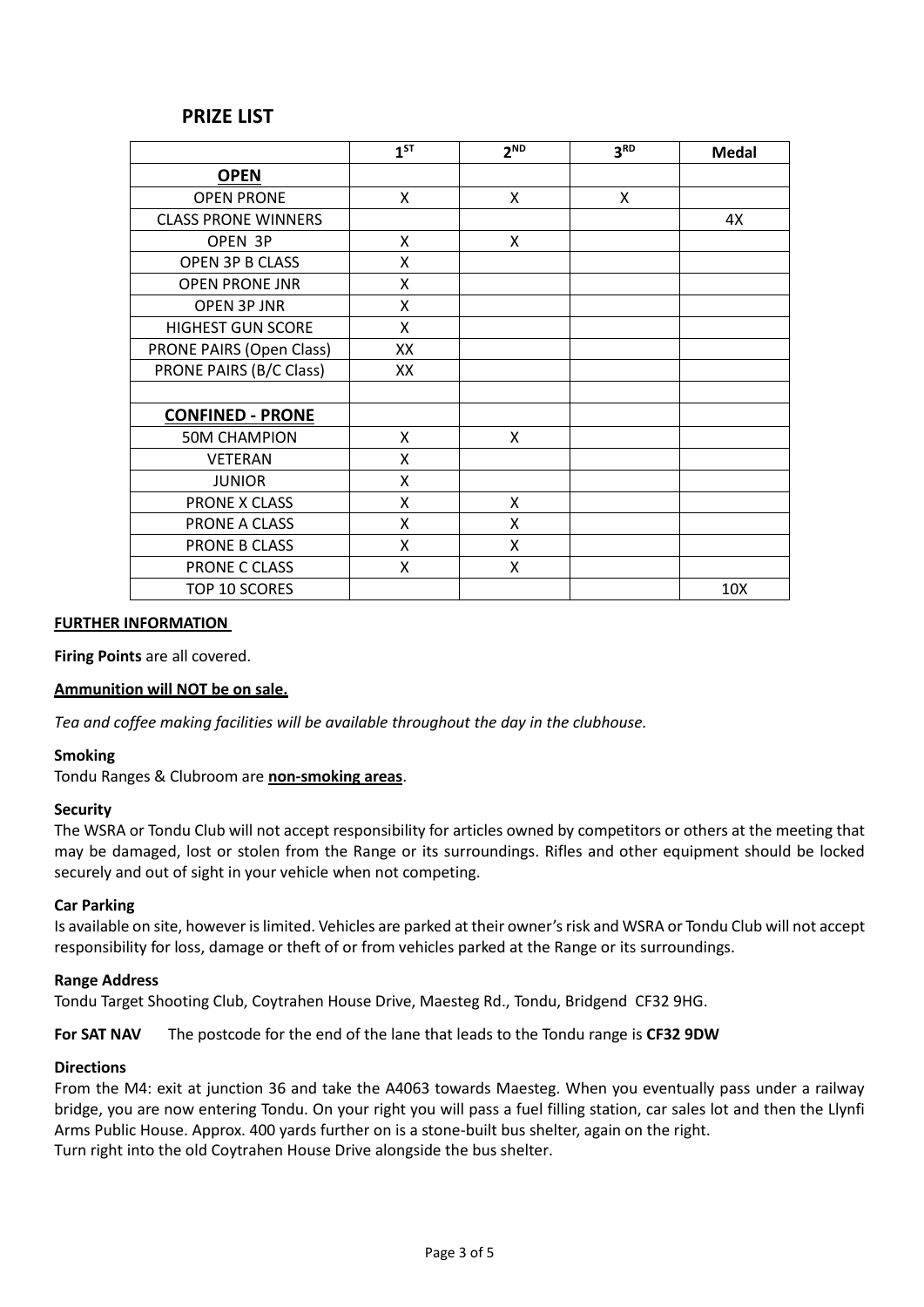

## **WSRA 50m Open/Confined/3P Championships Entry Form**

## *IMPORTANT: Please note the closing date for all entries is 15 th Jun 2022. Entries received after this date will be subject to availability of firing points.*

| Name:                                                  | Club:     |       |  |
|--------------------------------------------------------|-----------|-------|--|
| Address:                                               |           |       |  |
|                                                        |           |       |  |
|                                                        | Postcode: |       |  |
| Telephone:                                             | Email:    |       |  |
| DoB (if under 21/over 60 on 25 <sup>th</sup> Jun 2022) |           |       |  |
| Left handed / Right handed<br>Prone Average/Class:     |           |       |  |
| 3x20 Average/Class:                                    |           |       |  |
| Secretary/Captain's signature:                         |           | Date: |  |

## **Classification**

Competitors will be classified based upon their declared average based upon the **best 5 scores from the last 6 officially scored targets** in a league competition at short range **which must be verified**. If no average is declared, then you will be placed in Class X. The officials reserve the right to re-classify any competitor at any time.

**Prone Classes -**

| X 98.0 and above | A 95.0 to 97.8 | B 92.0 to 94.8 | C 91.8 and under |
|------------------|----------------|----------------|------------------|
|                  |                |                |                  |

**3P Classes –**

**A Class >550 B Class <550**

Please tick competitions entered

| WSRA MEMBERSHIP NUMBER >                                                              |                               |             |   |
|---------------------------------------------------------------------------------------|-------------------------------|-------------|---|
|                                                                                       |                               | <b>Tick</b> | £ |
| ISSF 50m Prone Confined & Open<br>(Elimination/Final Saturday,<br>Confined Sunday AM) | £20.00 / £10.00 (WSRA junior) |             |   |
| Junior Prone                                                                          | £2.50                         |             |   |
| Veteran (Confined only)                                                               | £2.50                         |             |   |
| Pairs - Open Class                                                                    | £5.00 per pair                |             |   |
| Pairs $- B/C$ Class                                                                   | £5.00 per pair                |             |   |
| Partner's Name:                                                                       |                               |             |   |
| 3x20 Sunday PM                                                                        | £20.00 / £10.00 (WSRA junior) |             |   |
| Junior 3x20                                                                           | £2.50                         |             |   |
|                                                                                       |                               |             |   |
|                                                                                       | Total:                        |             |   |